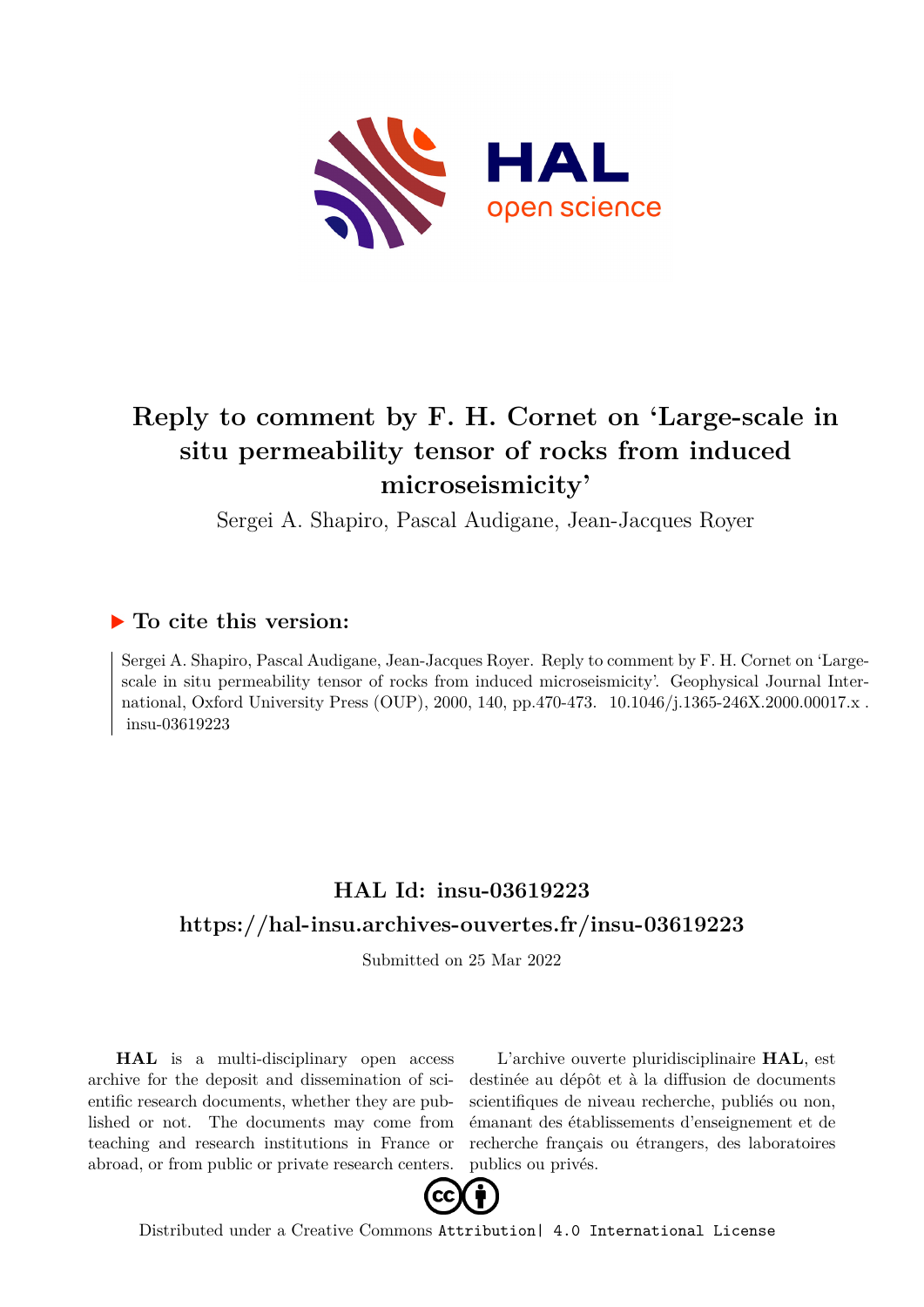## Reply to comment by F. H. Cornet on `Large-scale in situ permeability tensor of rocks from induced microseismicity'

Sergei A. Shapiro,<sup>1</sup> Pascal Audigane<sup>2</sup> and Jean-Jacques Royer<sup>2</sup>

<sup>1</sup> Fachrichtung Geophysik, Freie Universität Berlin, Malteserstrasse 74-100, Build. D, 12249 Berlin, Germany. E-mail: shapiro@geophysik.fu-berlin.de <sup>2</sup> ENSG/INPL & CRPG/CNRS, Rue du Doyen Marcel Roubault, BP40, 54501 Vandœuvre-lès-Nancy, France

Accepted 1999 September 15. Received 1999 September 9; in original form 1999 June 23

#### 1 INTRODUCTION

We appreciate Dr Cornet's interest (Cornet 2000) in our paper. Before starting with a direct reply to his comments let us first make a few preliminary remarks.

Seismic methods have some fundamental difficulties in estimating hydraulic properties of rocks such as the fluid mobility or the permeability tensor (see e.g. Shapiro  $\&$  Müller 1999 for references related to this problem). The main results of our paper (Shapiro et al. 1999; SAR99 hereafter) are the principles of the passive seismic-based method for in situ estimation of large-scale permeability tensors in rocks, which are developed in Sections  $1-3$  of SAR99. In the following we will call the method SBRC: seismicity-based reservoir characterization. This method can be applied to microseismicity clouds induced by £uid injections of various kinds, not just by hydrofracturing in boreholes.

As we understand it, Dr Cornet concentrates his criticism on the application of the SBRC to the case of hydrofracturing. We disagree with his arguments and think that cases of hydrofracturing injections do provide excellent possibilities for application of the method. Here are our replies to Dr Cornet's comments.

#### 2 GEOMETRY OF THE FLUID INJECTION (SHAPE OF THE SOURCE)

In principle, for the SBRC the source of the fluid injection need not necessarily be point-like. A point source injection is just a first-order approximation we used to simplify the consideration and data processing.

Of course, the method can be and must be further developed for the case of linear and more complex sources. Moreover, the time dependence of the pressure perturbation should also be taken into account.

Let us now return to the justification of the pointsource approximation of the SBRC in the case of the Soultz experiment. Our argument for accepting this approximation was two-fold. First, if we invert in time the evolution of the seismicity cloud and extrapolate the representation of the cloud given in Fig. 3 of SAR99 to time zero, then the cloud will roughly converge to a point, rather than to a line. Fig. 1 of this Reply shows the evolution of the seismicity cloud in time with a time increment of 25 hr. The last view of the cloud is the same as the first one at the bottom of Fig. 3 in SAR99. We consider this figure a good justification of the point-source approximation.



Figure 1. Projection from the south to the north (east is to the right) of the microseismic cloud (a) 25 hr, (b) 50 hr, (c) 75 hr and (d) 100 hr after the start of the injection. The view of the cloud at 100 hr is the same as the left-hand view at the bottom of Fig. 3 in SAR99.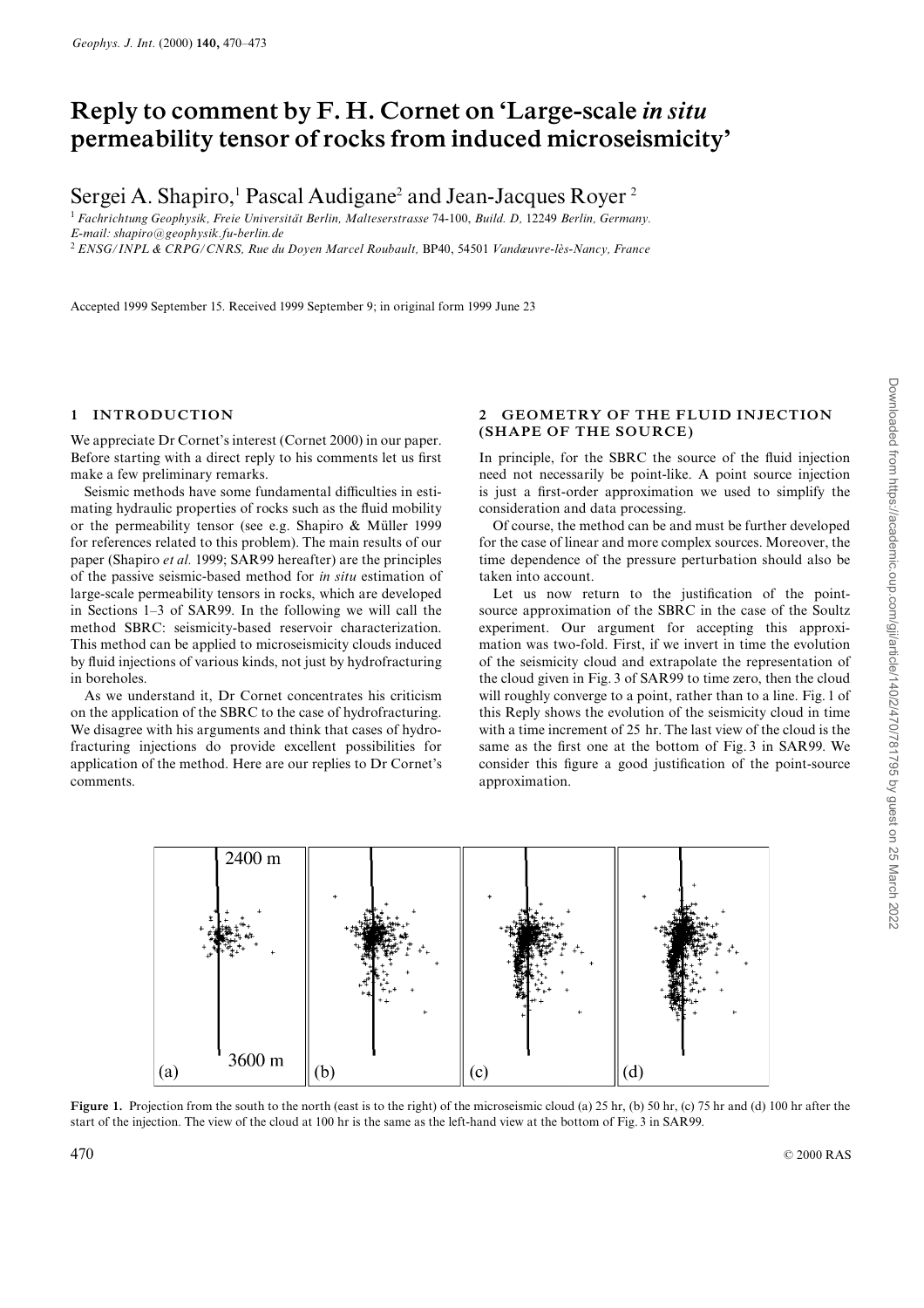The second part of our argument was that this point `approximately corresponds to the centre of the depth interval  $2850-3000$  m, where flow logs show a major part of the fluid loss (60 per cent; for detailed references see Cornet et al. 1997)'—a direct citation from SAR99, p. 210. It was not our aim to describe in details the Soultz experiment. For this reason we gave sufficient (from our point of view) references: Dyer et al. 1994 and Cornet et al. 1997. For example, in Dyer et al. 1994, p. 35, the text reads: 'Through the main open hole injection test, 93SEP01, it was clear that the flow regime within GPK1 could be split into 3 distinct zones. These were:

Zone 1 2850 m to 3020 m depth Upper Section Zone 2 3020 m to 3150 m depth Middle Section

Zone 3 3150 m to 3342 m depth Lower Section ... .

In Fig. 4:5 [of Dyer *et al.* 1994], it is shown that during the September tests the flow regime within GPK1 was dominated

by Zone 1, with around 50 to 60 per cent of the flow leaving the borehole within the first 200 m below the casing shoe. Flow in Zone 2 decreased fairly monotonically throughout the test from an initial value of around 30 per cent, to 15 per cent by the end of the injection phase. Flow in Zone 3 was initially low (5 per cent), it then peaked at 37 per cent on 9 September and stabilized at around 20 per cent for the remainder of the test.'

In addition, in Fig. 2 we provide plots of the cumulative depth distribution of the normalized flow rates (modified after Baria et al. 1994), showing that approximately 50 to 65 per cent of the flow leaves the well in the depth range  $2850-3000$  m with different flow rates.

We find that this information is in agreement with SAR99 and with Fig. 1 of this Reply. It also supports our approximation of the injection geometry by a point source.

Of course, any approximation provides biased estimates. To gain an idea of possible bias, we re-estimated the hydraulic



Figure 2. Comparison of normalized flow logs performed during the injection tests at injection rates of 12, 24 and 36 l s<sup>-1</sup>. Flow rates are expressed in fractions of the total injection flow (after Baria *et al.* 1994). The 12 l s<sup>-1</sup> injection rate has been reached 5 days (approximately 130 hr) after the start of injection, the 24 l s<sup>-1</sup> rate 9 days (approximately 200 hr) after the start of injection and the 36 l<sup>-1</sup> s rate 13 days after the start of injection.



Figure 3. The power spectrum of a step-function-like injection signal cut off at the occurrence time  $t_0$ .

© 2000 RAS, GJI 140, 470-473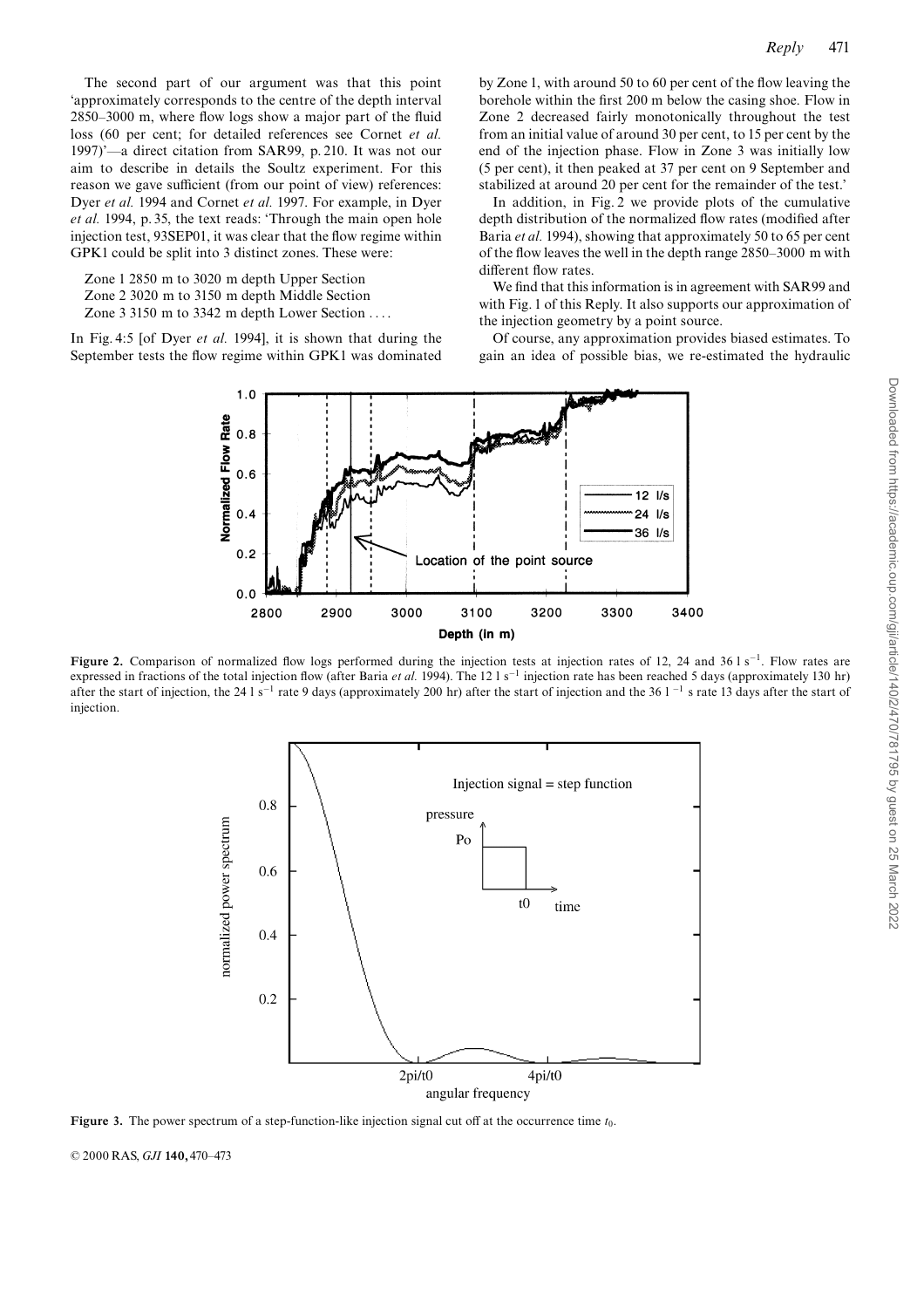diffusivity tensor using two different subsets of microseismic events: (i) the events that occurred during the first 200 hr of the injection (this corresponds exactly to the situation suggested by Dr Cornet of the experiment being performed during the 200 hr after the start of the injection only); and (ii) the events that occurred during the second 200 hr. These estimates are, respectively, as follows:

$$
D = \begin{pmatrix} 0.7 \pm 0.2 & 0 & 0 \\ 0 & 1.9 \pm 0.3 & 0 \\ 0 & 0 & 3.0 \pm 2.4 \end{pmatrix} 10^{-2} \text{ m}^2 \text{ s}^{-1}, \qquad (1)
$$

$$
D = \begin{pmatrix} 0.5 \pm 0.2 & 0 & 0 \\ 0 & 1.6 \pm 0.4 & 0 \\ 0 & 0 & 5.9 \pm 2.9 \end{pmatrix} 10^{-2} \text{ m}^2 \text{ s}^{-1}. \qquad (2)
$$

Both estimates are statistically indistinguishable from that given in eq. (16) of SAR99:

$$
D = \begin{pmatrix} 0.6 \pm 0.2 & 0 & 0 \\ 0 & 1.7 \pm 0.3 & 0 \\ 0 & 0 & 4.6 \pm 2.4 \end{pmatrix} 10^{-2} \text{ m}^2 \text{ s}^{-1}. \tag{3}
$$

This shows that the bias of the permeability anisotropy estimates should not exceed the error estimates given in these equations.

#### 3 HETEROGENEOUSLY DISTRIBUTED PERMEABILITY

First, our assumptions were related to the hydraulic diffusivity rather than to the permeability. One can imagine a material with a homogeneous hydraulic diffusivity but heterogeneously distributed permeability.

Second, we emphasized many times that the heterogeneous (non-uniform) distribution of the diffusivity does not exclude the possibility of an effective (global) estimate. This is exactly what reservoir engineers try to estimate when performing upscaling. Therefore, our `large-scale' estimate of the permeability describes the complete heterogeneous seismic active volume in the sense of such an upscaling.

Of course, any heterogeneity of the medium can change such an effective permeability tensor. A principal question here is whether the volume of the studied rock was large enough to be a representative volume for a given reservoir or a geological structure. Evidently, this is a very difficult question for any realistic multiscale heterogeneous geology. We think, however, that the permeability tensor estimates given in SAR99 are sufficiently representative of granitic rocks in the depth range  $2500-3500$  m on the scale of 1000 m around the GPK1 borehole. This is also supported by the estimate mentioned in the previous section.

#### 4 SHAPE OF THE SEISMICITY CLOUD

Let us start this section of our Reply with a direct citation from Dr Cornet's Comment: `Hence I conclude that the shape of the seismic cloud is controlled by the fracturing process induced by the hydromechanical coupling rather than by the intact rock mass permeability.'

One of the most important principles of the SBRC is that it is not the shape of the acoustic emission cloud that is important, but rather the velocity of cloud growth in different directions. Thus, instead of the shape of the cloud in the usual  $(x, y, z)$ -space, the shape of the cloud in the  $\left(x/\sqrt(t), y/\sqrt(t), z/\sqrt(t)\right)$ -space is of importance.

As described in SAR99 (as well as in Shapiro et al. 1997, hereafter referred to as SHB97; see also Shapiro et al. 1998), for a given elementary volume, occurrence times of early events are of importance. The later events occurring in this volume do not influence SBRC estimates of the permeability tensor.

To better appreciate this point let us consider Fig. 3. First, we approximate the pore pressure perturbation at the injection point by a step function, which differs from zero until the time  $t_0$  of a particular seismic event. The time evolution of the injection signal after this time is of no importance for this event. The power spectrum of this signal shows that the dominant part of the injection signal energy is concentrated in the frequency range below  $2\pi/t_0$  (note that the choice of this frequency is of partially heuristic character; see the related discussions in SAR99 and SHB97). Thus, the probability that this event was triggered by signal components from this frequency range is high. This probability for the low-energy higher-frequency components is low. However, the propagation velocity of high-frequency components is higher than that of the low-frequency components (see SHB97). Thus, to a given time  $t_0$  it is probable that events will occur at distances that are smaller than the travel distance of the slow-wave signal with a dominant frequency of  $2\pi/t_0$ . The events are characterized by a significantly lower probability for larger distances. The spatial surface that separates these two spatial domains we call the triggering front. Thus, we are interested in the form of the triggering front and not in the form of spatial domains with a high concentration of events occurring much later than the front's passing.

The work of Lockner and Byerlee was dedicated to studying 'how tension and shear failure depend on pore fluid injection rate and differential stress' (Lockner & Byerlee 1977). They performed 18 experiments, only in two of which was the acoustic emission monitored. Moreover, in the first experiment one intact sample of Weber sandstone was fractured due to the slow rate of fluid injection  $(3.3\times10^{-5} \text{ cc s}^{-1})$ . For the second experiment, with fast fluid injection  $(3.3\times10^{-4} \text{ cc s}^{-1})$ , another sample of Weber sandstone was used. Furthermore, the boundary conditions of these experiments were completely different from those of the Soultz experiment: each sample was placed in a polyurethane sleeve to isolate it from the confining fluid. Thus, no fluid filtration to infinity was modelled. The sizes of these rock samples were 19.05 cm long and 7.62 cm in diameter. However, natural stress and pressure conditions were modelled: 1 kbar confining pressure and 4 kbar differential stress. Thus, the spatial scaling of the experiments was very different from that of the Soultz injection. Finally, 'a significant feature of the experiment' of Lockner  $\&$  Byerlee 1977 (p. 2024) `is that with the instrumentation used, acoustic emission was not detected until the onset of failure'. Thus, the spatio-temporal domain covered by these experiments was a very small domain located close to the time axis and very far from the envelopes (corresponding to triggering fronts) shown in Fig. 1 of SAR99. It was not the very early lowenergy events that were studied, but rather late and strong events.